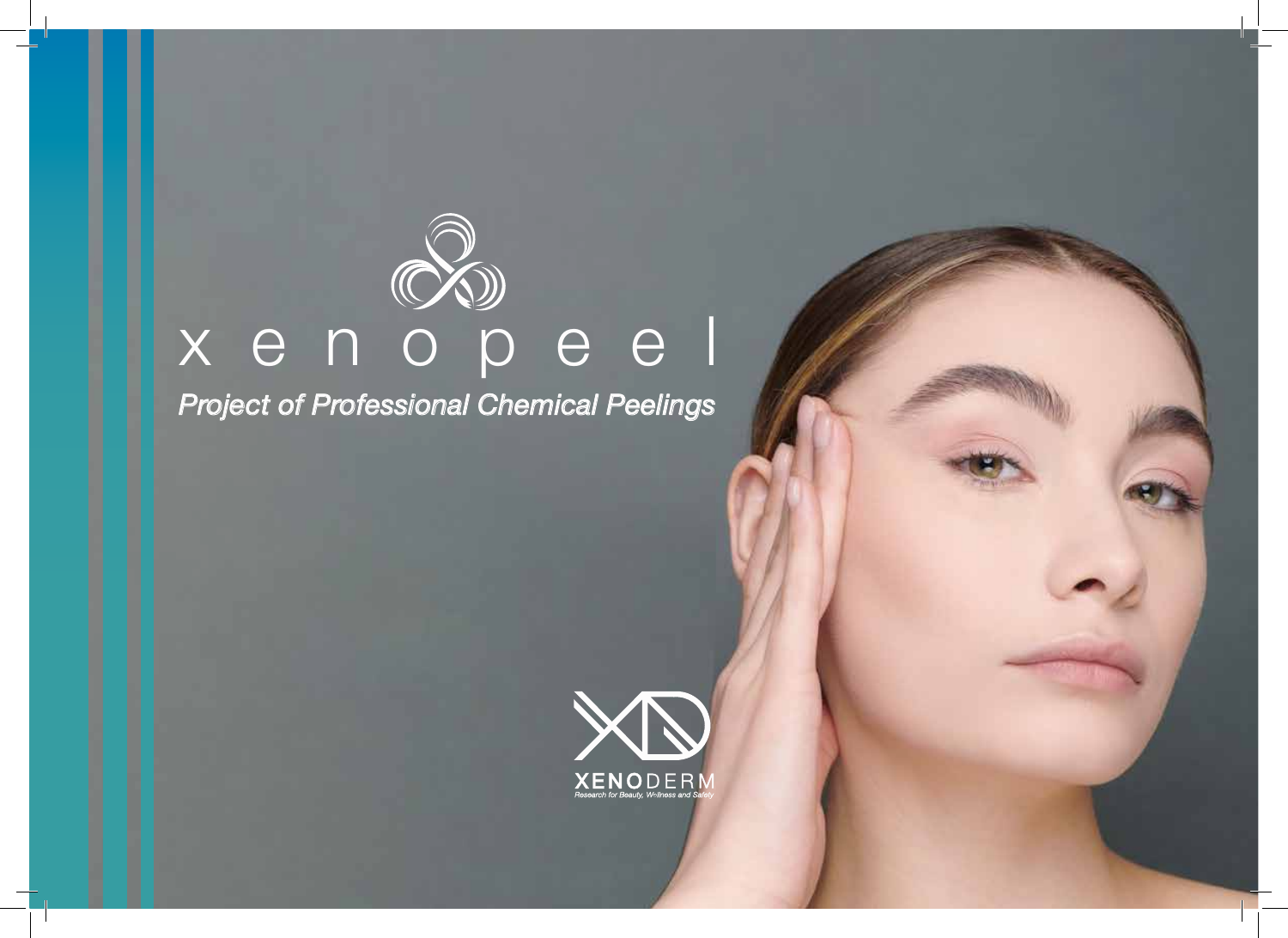**Xeno-Peel is the most advanced selection of unmodulated and unbuffered chemical peeling.** 

*Chemical peeling is an exfoliating and regenerating treatment able to deeply interact with the skin, bringing it benefits and excluding invasive surgical approaches.*

*THE TREATMENT CONSISTS IN THE APPLICATION OF ONE OR MORE EXFOLIATING AGENTS ON THE SKIN FOR A PE-RIOD SUFFICIENT TO INTERACT WITH THE EPIDERMIS (SUPERFICIAL LAYER) AND THE DERMIS (DEEPER LAYER) CAUSING A CONTROLLED, SELECTIVE AND PREDICTABLE DAMAGE OF THE SKIN.*

#### **Benefits :**

- *• ENHANCES CELL TURNOVER AS A CONSEQUENCE TO THE EXFOLIATION*
- *• INHIBITS THE ACTIVITY OF THE SEBACEOUS GLANDS, IMPROVING THE NATURAL SEBUM REGULATING ACTION*
- STIMULATES THE PRODUCTION OF ELASTIN AND COL-LAGEN WITH THE CONSEQUENT RESTRUCTURING OF *THE MATRIX OF THE DERMIS*
- *• SHRINKS DILATED PORES BY IMPROVING SKIN TEXTURE*
- *• DECREASES WRINKLES, GIVES COMPACTNESS, EVENS OUT THE TONE AND HELPS TO GIVE BRIGHTNESS*
- *• REGULATES THE ALTERATIONS, IMPERFECTIONS AND LIGHTENS THE COMPLEXION*
- *• MITIGATES THE SIGNS OF EXCESSIVE SUN EXPOSURE, MELASMA AND ROSACEA*
- *• REDUCES THE MANIFESTATIONS OF ACNE, IMPROVES THE APPEARANCE OF SCARS AND STRETCH MARKS*



### XENOPEEL THE EVOLUTION OF PEELING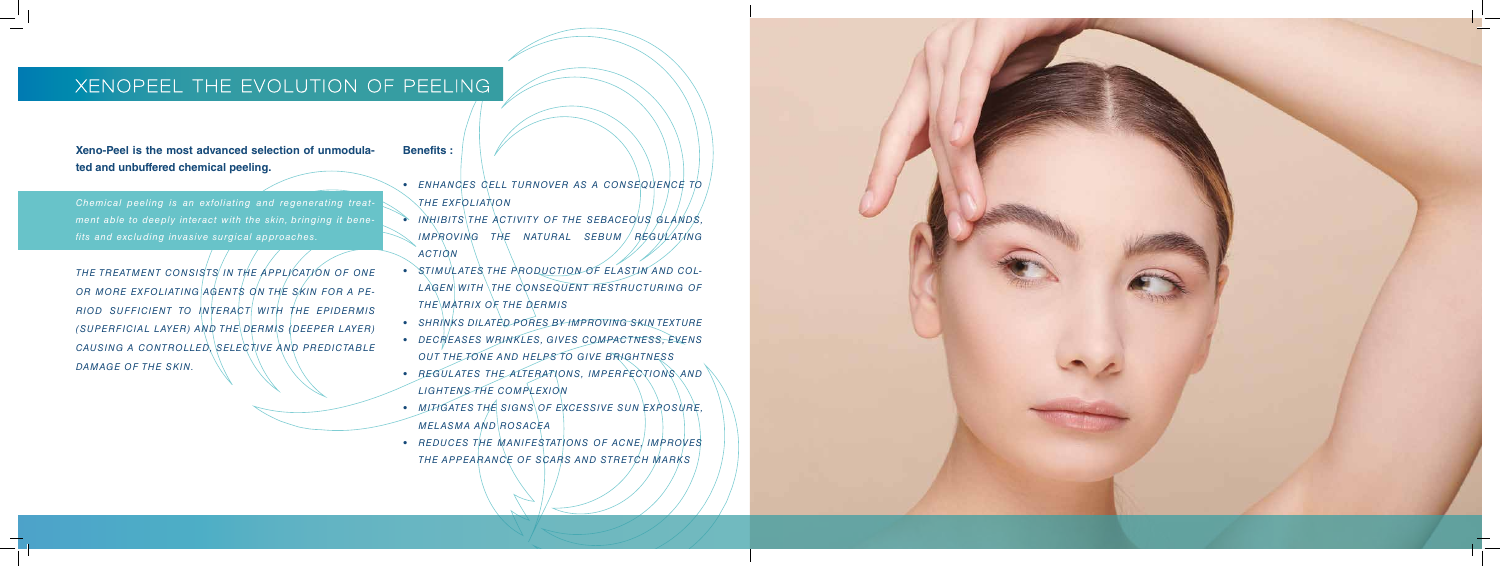#### VERY SUPERFICIAL PEELING

*The exfoliation of a very superficial peeling is able to act*  only on the stratum corneum/of the epidermis. The treatment *guarantees a restoration of the normal turnover cycle, giving the skin shine and homogeneity.*

#### *IT IS INDICATED FOR :*

- *• SKIN DRYNESS*
- *• MILD ACNE*
- *• MILD DYSCHROMIAS*

*It allows skin turnover in about 1 week.*

#### SUPERFICIAL PEELING

*A superficial peeling is slightly more invasive of the previous one, since it is able to determine the detachment of the entire stratum corneum. Tissue destruction is generally limited to the epidermal area and anyway does not exceed the first foothills of the papillary dermis.*

#### *IT IS INDICATED FOR :*

- *• THE TREATMENT OF COMEDONIC AND PAPULAR ACNE*
- *• RESTORATION OF POST-ACNE SCARS*
- *• TREATMENT OF POST-INFLAMMATORY HYPERPIGMENTATION*

*This treatment is usually carried out with mildly aggressive substances, for the maintenance of results it should be.*

#### MEDIUM PEELING

*A medium peeling is able to penetrate beyond the epidermis, up to the most superficial part of the dermis. Tissue destruction is comprised between the papillary dermis and the superior reticular dermis.*

#### *IT IS INDICATED FOR:*

Depending on the type of affection to be treated and the type of skin, the invasiveness degree of the peeling also va-/ **ries. The depth with which it acts can be modulated according to the exfoliating agent chosen and its concentration:**

- *• SUPERFICIAL AND MEDIUM SCARS*
- *• UNEVEN SKIN TONE*
- *• ACTINIC KERATOSES AND POST-INFLAMMATORY HYPERPIGMENTATION*
- *MODERATE SCARS CAUSED BY ACNE*

*The repeatability for the maintenance of results should be estimated every 3-9 months.*

#### DEEP PEELING

*The deep peeling technique provides for the penetration of the chemical agent into the dermis, consequently there is an impairment of the deeper structures of the same. Tissue destruction is expected up to the middle reticular dermis.*

#### *IT IS INDICATED FOR:*

- *• THE TREATMENT OF DEEP WRINKLES*
- *• TO SMOOTH THE MOST NOTICEABLE SCARS*

*This treatment is generally performed only once. it is always necessary to assess that the candidates for peeling treatment are animated by realistic expectations and manifest adequate psycho-physical availability to tolerate treatment and convalescence.* 

## XENOPEEL THE EVOLUTION OF PEELING

#### **CLASSIFICATION AND REPEATABILITY OF TREATMENT**

#### *CHEMICAL PEELS ARE NOT ALL THE SAME.*

*The advice is to always turn to an experienced doctor before undertaking an aesthetic medicine treatment: the expert of the sector will be able to recommend the best option based on the type of disorder.*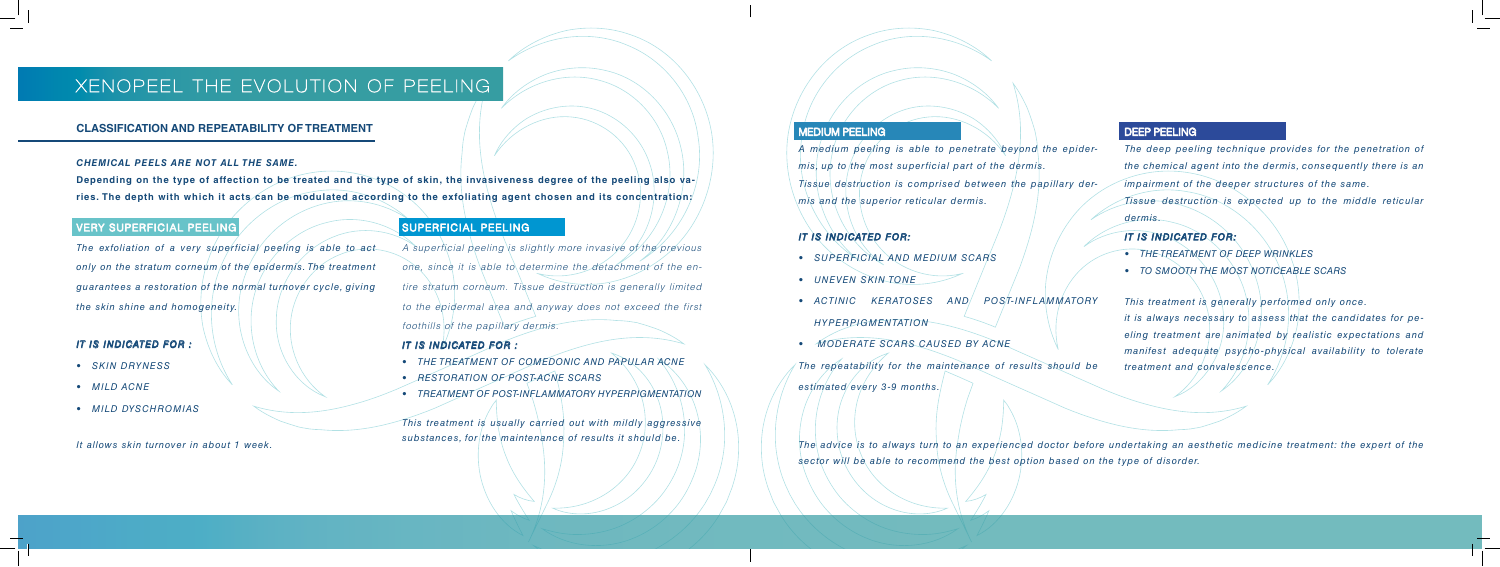6

#### TREATMENT PHASES

#### PHASE 1

BEFORE PROCEEDING WITH THE TREATMENT, PREPARATION, CLEANING AND DEGREASING OF THE AREA TO BE TREATED ARE REQUIRED, IN ORDER TO INCREASE PRODUCT PENETRATION CAPACITY.

> *The advice is to always turn to an experienced doctor before undertaking an aesthetic medicine treatment: the expert of the sector will be able to recommend the best option based on the type of disorder.*

PHASE 2 Then, the peeling is applied on the area to be treated with the dropper (supplied in the package) and uniformed on the skin with the aid of a soft bristle brush (possibly "fan-shaped").

 $PHASE$   $3$  To decrease burning or stinging in the post-treatment and give relief, it is recommended to use our **NEUTRALIZER POST-PROCEDURE**.

Skin is cleansed with our **DEGREASER PRE-PROCEDURE** to eliminate the patina of sebum normally present on the skin and make it more receptive to treatment.

**Leave the product to act for 2 to 5 minutes, based on the inflammatory response .**

*Spray our product on the treated area and leave it to act for a few minutes. The treatment ends with the rinsing of the treated area and the application of a soothing cream.*

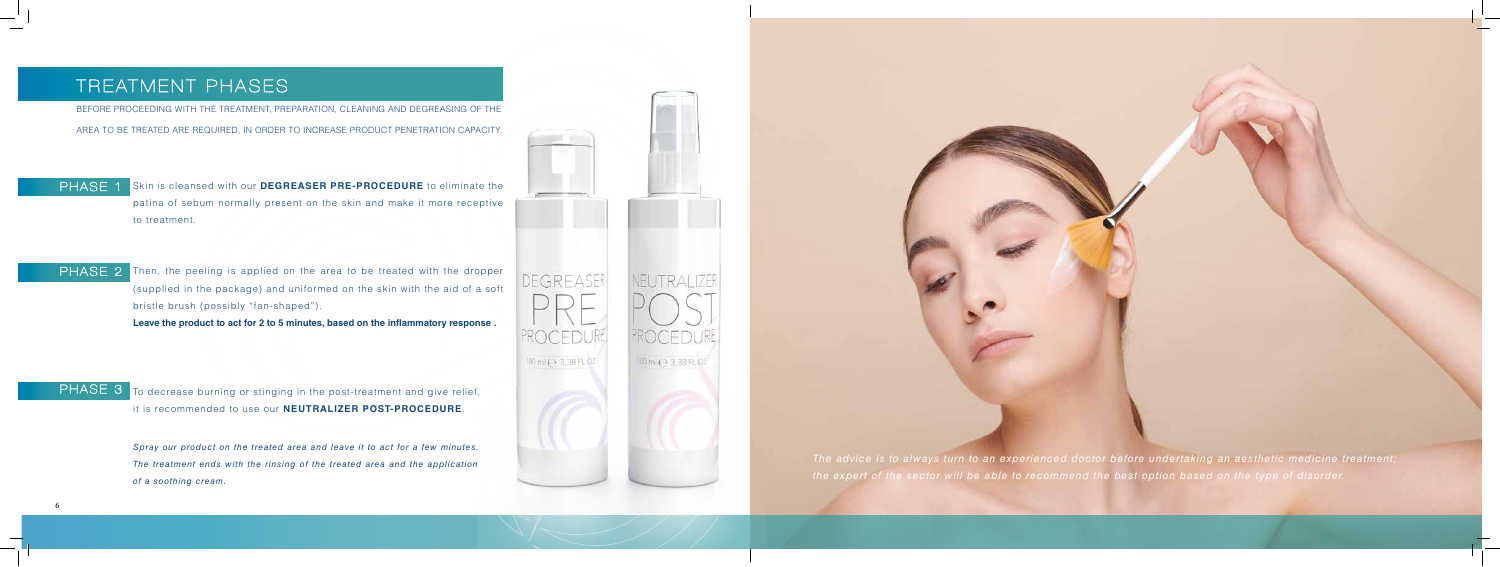#### X-PEEL MONOCOMPONENTS

#### **Glycolic Peel 50|70**

AQUEOUS SOLUTION WITH GLYCOLIC ACID IN A CONCENTRATION OF 50% AND 70%

**It is the best known and most used among the exfoliating acids. It belongs to the category of Alpha Hydroxy Acids (AHA) present in nature and easily reproducible in the laboratory through synthesis:**

- used to treat scars such as those due to non-inflammatory acne
- fights hyperpigmentation/due to sun spots or genetic predisposition
- Ideal ally for the prevention and attack against wrinkles and the signs of aging, allowing to minimize these imperfections

#### **Mandelic Peel 30|60**

ALCOHOLIC SOLUTION WITH SALICYLIC ACID IN A CONCENTRATION OF 10% AND 20% **Main exponent of Beta Hydroxy Acids (BHA) is a well-known exfoliating agent used for its antipyretic properties and the anti-inflammatory effect:** 

HYDROALCOHOLIC SOLUTION WITH MANDELIC ACID IN A CONCENTRATION OF 30% AND 60% Faithful ally of beauty, it belongs to the category of **Alpha Hydroxy Acids (AHA) with exfoliating, lightening and antioxidant action:**

- treatment/of **papular acne**: indication par excellence of mandelic acid for its
	- **antibacterial properties**, able to reduce its proliferation
- $\leftrightarrow$  treatment of comedones (blackheads)
- treatment of **cutaneous dyschromia** related to **photo-aging**
- to re-compact the skin reducing superficial **signs of aging (anti-aging action)**
- alternative treatment against **rosacea**, visibly improving the disorder signs and symptoms

HYDROALCOHOLIC SOLUTION WITH PYRUVIC ACID IN A CONCENTRATION OF 20% AND 40% **Pyruvic acid is an important metabolite already present in the human body.**

From the chemical point of view is a molecule belonging to **Alpha-Ketoacids** family and is also present in fruit and in the rest of the vegetable kingdom.

#### **Salicylic Peel 10|20**

- quickly penetrates into **acne inflamed lesions** exerting an excellent **bacterio**static and soothing action (for this purpose, 4-6 treatment sessions are gene-/ rally necessary)
- for dark spots on the skin related to **photo-aging** (typical skin state of middle-aged and elderly people)
- **• melasma or chloasma** *(pregnancy mask)*
- recommended for certain body areas such as **back, knees and elbows**



#### **Pyruvic Peel 20|40**

- great transdermal **penetration capacity**
- **•** finds use in acne **treatment in the active phase**: penetrating deep into the pilosebaceous follicles
- reduces the **epidermis oily appearance**, indicated for the treatment of **hyperseborrhea**

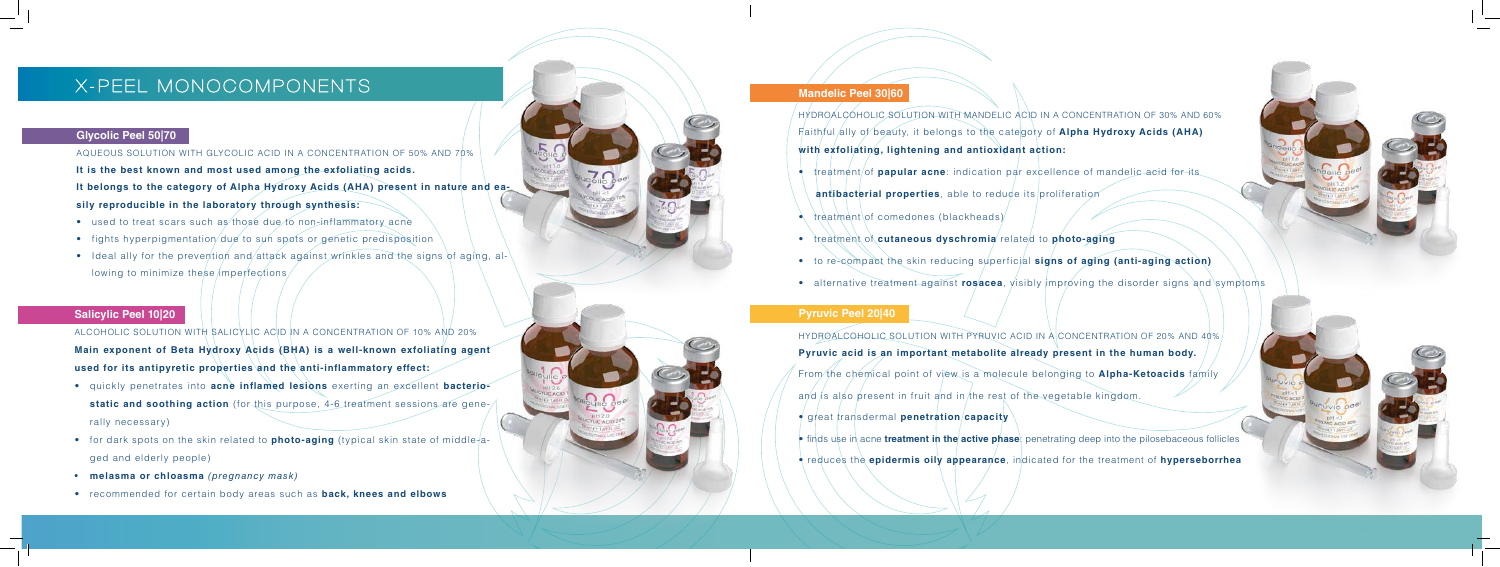#### **Lactic Peel 20|50**

HYDROALCOHOLIC SOLUTION WITH PYRUVIC ACID IN A CONCENTRATION OF 20% AND 50% Among the most in vogue exfoliants, lactic acid appears, an **Alpha Hydroxy Acid (AHA)** with a greater **moisturizing action** than the others producing, in addition, **less irritation**:

• reduces **wrinkles**: the higher concentrations penetrate both the dermis and the epidermis (*medium peeling*)

- reduces the lesions caused by acne, promoting their healing
- **improves cell turnover**, increases skin **cell turnover**, stimulates the growth of new cells for a **more youthful appearance**

• the epidermis treated with *lactic*/acid is able **to retain hydration for a long time**, remaining soft and smooth

• guarantees a **firmer and healthier skin**, resulting in fewer **expression lines and wrinkles**

- **restores <b>radiance** to the skin
- promotes the **discolouration of dark spots**
- stimulates **collagen and hyaluronic acid synthesis**
- increases the absorption of other active ingredients present in products applied after the treatment
- ally against **deep wrinkles** and **scars (severe skin aging of grade III and IV)**

#### **TCA Peel |35|**

HYDROGLYCOLIC SOLUTION WITH TRICHLOROACETIC ACID IN A CONCENTRATION OF 35%

It belongs to the broad category of chemical exfoliants and as such is used

#### **to reduce the signs of aging and other skin imperfections**:

*The peeling with* **Trichloroacetic Acid** *is particularly aggressive for the skin - naturally -*

*all depends on the concentration and dwell time on the skin. If correctly applied*

*this peeling can be effective and safe for clear and dark skin.* 

**Recommended for skins that have already been treated with superficial peeling.**

- suitable for **reinvigorating** dull and uneven complexion
- **photo-aging** and **chrono-aging**
- **mimic**, **superficial**, **medium** and **deep wrinkles**
- used for **aesthetic defects** like: decreased skin tone and elasticity (sagging skin)
- • **hyperpigmentation**, epidermal spots, freckles, scars and **atrophic lines** (stretch marks)
- **can be used in different parts of the body**



#### **MCA Peel |30|**

HYDROGLYCOLIC SOLUTION WITH MONOCHLOROACETIC ACID IN A CONCENTRATION OF 30% Monochloroacetic acid is used for chemical **peeling of medium/deep intensity**, generally non-neutralized: